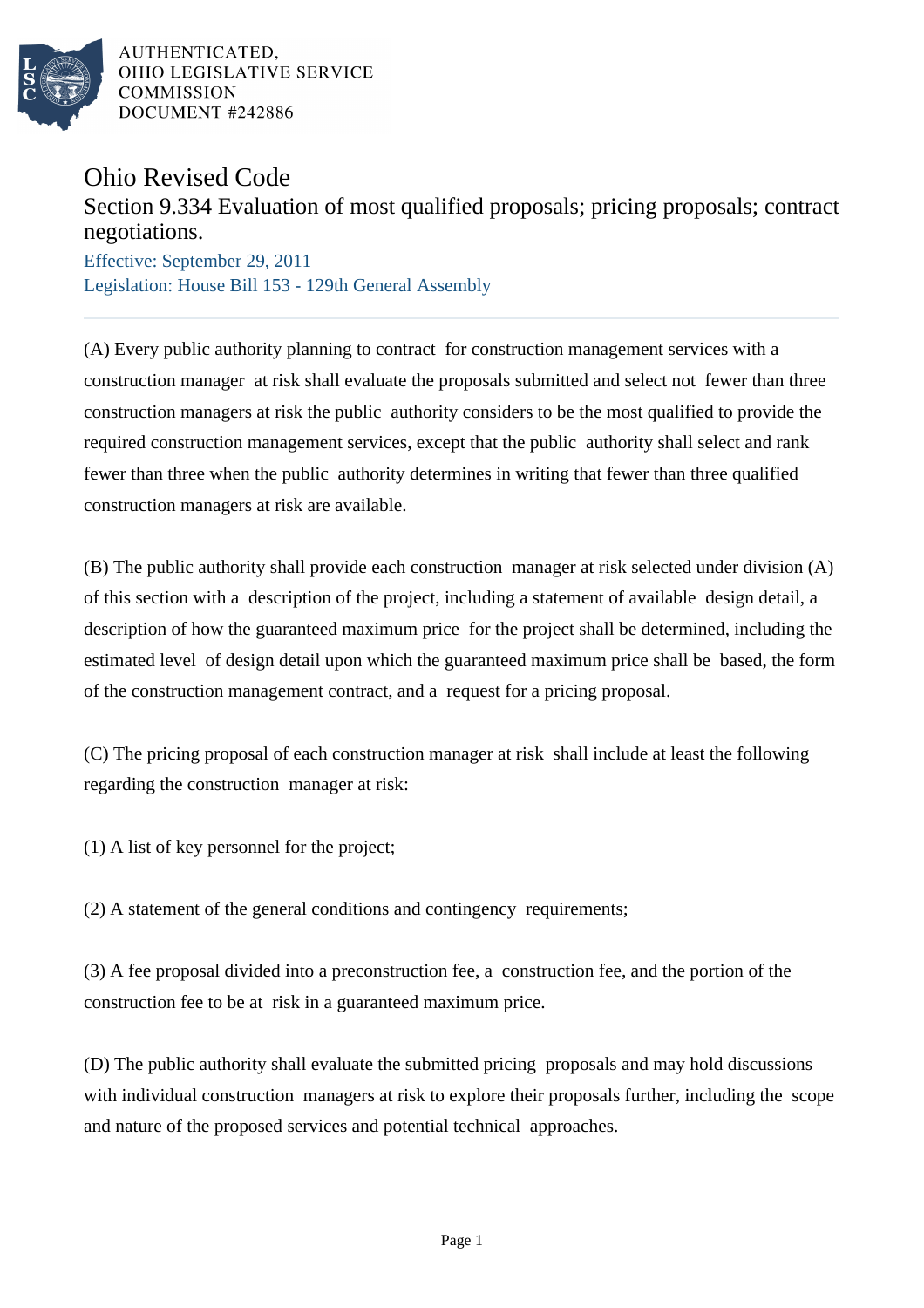

## AUTHENTICATED, OHIO LEGISLATIVE SERVICE **COMMISSION** DOCUMENT #242886

(E) After evaluating the pricing proposals, the public authority shall rank the selected construction managers at risk based on its evaluation of the value of each pricing proposal, with such evaluation considering the proposed cost and qualifications.

(F) The public authority shall enter into negotiations for a construction management contract with the construction manager at risk whose pricing proposal the public authority determines to be the best value under division (E) of this section. Contract negotiations shall be directed toward:

(1) Ensuring that the construction manager at risk and the public authority mutually understand the essential requirements involved in providing the required construction management services, including the provisions for the use of contingency funds and the possible distribution of savings in the final costs of the project;

(2) Ensuring that the construction manager at risk will be able to provide the necessary personnel, equipment, and facilities to perform the construction management services within the time required by the construction management contract;

(3) Agreeing upon a procedure and schedule for determining a guaranteed maximum price using an open book pricing method that shall represent the total maximum amount to be paid by the public authority to the construction manager at risk for the project and that shall include the costs of all the work, the cost of its general conditions, the contingency, and the fee payable to the construction manager at risk.

 $(G)(1)$  If the public authority fails to negotiate a construction management contract with the construction manager at risk whose pricing proposal the public authority determines to be the best value under division (E) of this section, the public authority shall inform the construction manager at risk, in writing, of the termination of negotiations.

(2) Upon terminating negotiations, the public authority may enter into negotiations as provided in this section with the construction manager at risk that the public authority ranked next highest under division (E) of this section. If negotiations fail, the public authority may enter into negotiations as provided in this section with the construction manager at risk the public authority ranked next highest under division (E) of this section.